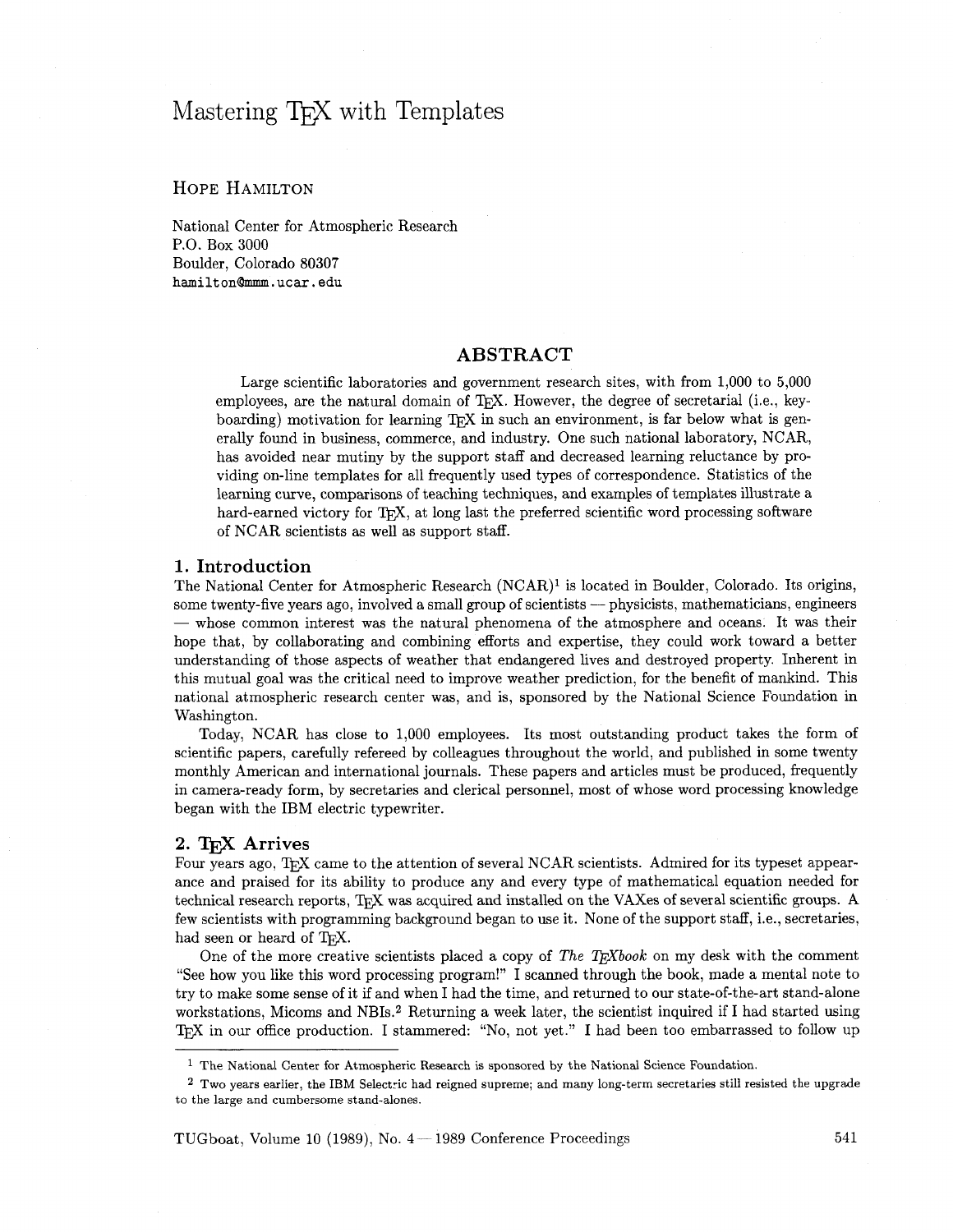with "Why should I? I can't understand the book. There's no one to help me. I'm not a programmer or a computer scientist." But the episode remained in my mind as a challenge. I decided to see our VAX system manager. He gave me brief instructions, taught me a few VAX DCL commands, showed me the location of the new laser printer, and promised to bring a terminal to my office.

The struggle began! I managed at last to hammer out a letter that resembled, lamely, the crisp NBI format we had all become accustomed to. I had no experience with which to equate my knowledge of typewriters and NBIs to the commands and output of TFX. Margins? Double spacing? Tabs? Indented paragraphs? Equations? And I had no one to ask.

I saved that first letter and stapled it to the input page of TEX commands. Grimly, I twisted and tweaked TFX into giving me a two-page memo. An abstract containing several equations finally appeared, to my amazement. My collection of samples increased. But it was painfully slow. At the slightest hint of a one-hour deadline, I returned to my simple and predictable NBI.

A breakthrough occurred about six months later. I met a secretary, Eileen Boettner, from another NCAR site seven miles away. We discovered that we had reacted to the TFX challenge in the same way. My new friend had also saved her samples, and we began to discuss our TpX problems. Each of us, in her own location, had become a resource to other secretaries. Our samples were hopelessly chained to typewriter terms and NBI keyboard procedures. Glue? Boxes? Modes? Those concepts were obviously meant for programmers and hackers. We would have to manage without them.

Management soon began to make it clear that T<sub>F</sub>X was highly desirable, if not absolutely necessary, for all scientific output.

# 3. TFX Templates Arrive

My friend and I, remembering how hard it had been for us to produce the most primitive correspondence in T<sub>F</sub>X, combined our samples into an NCAR technical report. By sharing copies, we could make it easier to guide others through those early months of discouraging trial and error.3 We organized our material along the lines of NCAR's needs and uses. We created a table of contents; we color-coded the examples and their hard-copy input pages. Every example or template was given a number. Each template appeared in its final output form, attached to which was the corresponding page of TpX commands that produced it. Our "Index," as we titled it, quickly became an in-house best seller! Lines formed outside of our offices; numerous phone calls and mail requests interfered with our regular work. To date, our 350-page effort  $-$  primitive through it is  $-$  has undergone three printings totalling about 5,000 copies. Many users have reported that they, in turn, have made countless photocopies for their friends, staff, and colleagues. Requests have been filled from users as far away as Denmark, Australia, China, Japan, Germany, and Brazil.

We asked our VAX system personnel to make the Index available electronically. For example, if Item 15, "References", was needed by a user, he or she "copied" the corresponding template into his directory from the system. This eliminated the much dreaded keyboarding of a series of confusing  $-$  and impossible to debug  $-$  T<sub>F</sub>X commands, with the obvious certainty of typos and mistakes. It was simple to delete the words on the example and enter the current words. Users were much too mystified by the ubiquitous commands to touch anything preceded by a backslash. Our VAX system manager began to make tapes of the Index and mail them to users in universities and institutions upon request. To date, at least  $6,000$  T<sub>F</sub>X users have been able to start using T<sub>F</sub>X without computing or programming knowledge but, unfortunately, without understanding some of T<sub>E</sub>X's unique and basic concepts.

As Management gave TEX the executive nod of approval, rumors of discontent from the tenured, senior secretaries were rampant. At several sites of our organization, groups of secretaries met; they aired and drafted their complaints. The core of this discontent centered around the fact that there had been no mention of re-classifications or salary increases for the staff who felt "pushed" into learning this difficult new word processing software. TEX obviously required skill and capabilities that had not been requisites in the traditional secretary's job description. T<sub>F</sub>X was different, better, and only programmers were able to master it. In short, the gauntlet thrown down was "We'll learn TFX if Management makes it worth our while."

<sup>&</sup>lt;sup>3</sup> A T<sub>F</sub>X preview device was not available at our research site during this time.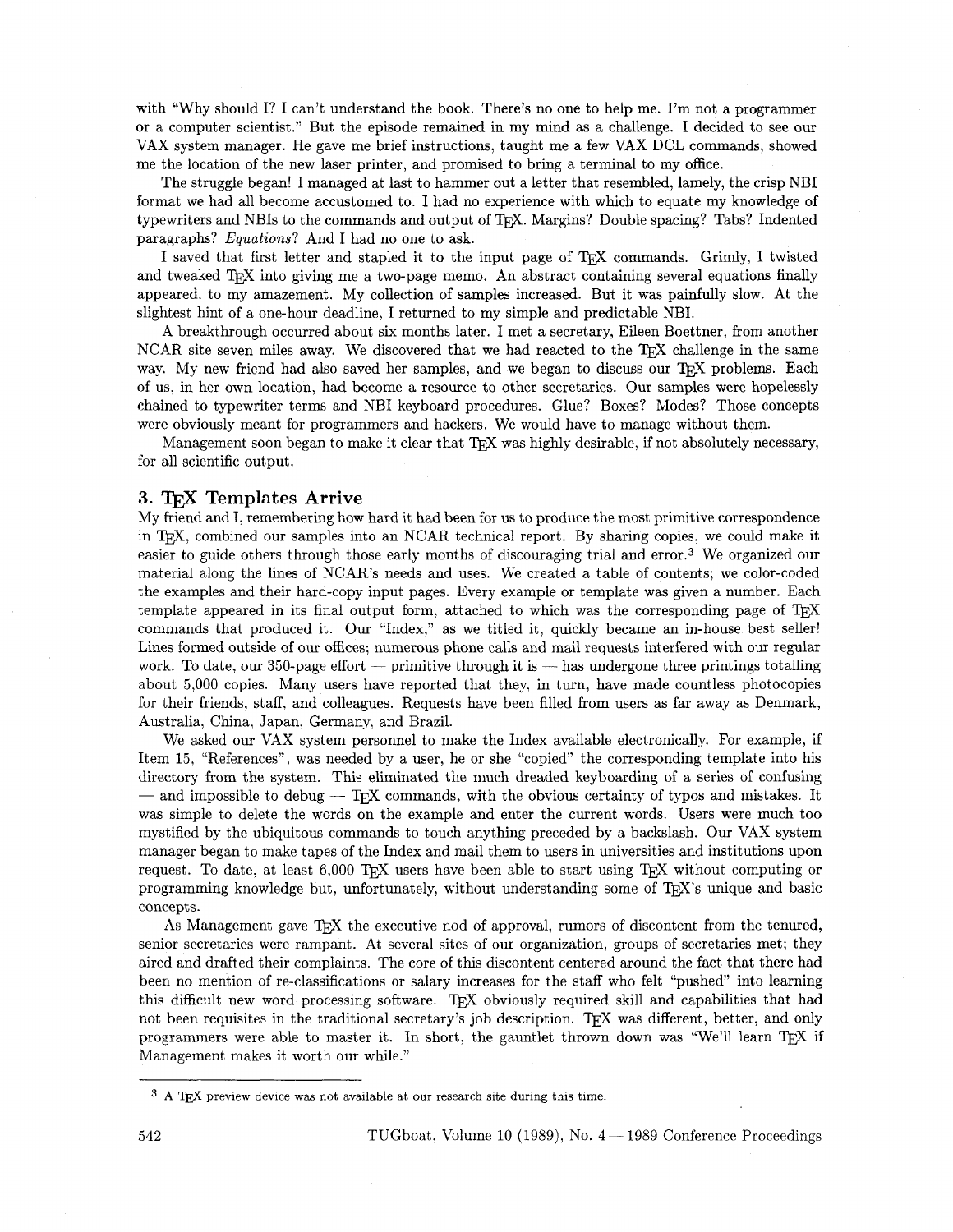NCAR1s budget at that time did not include mass salary raises for the support staff. Management's hope may have been that TFX's efficiency and speed would reduce the number of support staff needed. To complicate the issue, more scientists could now T<sub>E</sub>X their own lengthy, equation-filled papers. The secretaries' complaints and petitions were fended adroitly, and TFX began to appear on job descriptions as a Required Skill instead of an Optional Skill. Motivation to learn the new software, however, was visibly lagging.

Meanwhile, news of the Index began to spread by word of mouth: a typist's tutorial for  $T_{F}X$ no formal training nor programming experience necessary. The scientists had enthusiastic praise for anything produced in T<sub>EX</sub> by the staff. T<sub>EX</sub>'s superior output resulted in an elitist competition between scientists and supervisors. "My research paper is being produced in T<sub>F</sub>X." "My office is now using T<sub>F</sub>X for all output." "Our secretary is leaving to get married. We need to replace her with *someone*  $who$   $knows$   $TrX."$ 

At this point, many doubts and questions began to give me increasing concern. Was the Index a satisfactory vehicle for teaching TFX? Did the Index succeed in motivating nonscientific personnel to learn T<sub>F</sub>X? Could this Index be used as effective documentation for learning T<sub>F</sub>X? My answer, as would be the answer of any experienced teacher, was "If it works, use it."

The title of this paper is "Mastering TFX with Templates." I have three years of experience that back up my claim that anyone without computer or programming experience can learn TEX by using a system of on-line templates. An important provision states that the examples, or templates, be of high-frequency use within an organization. Either Preview software or a nearby printer, preferably both, are highly desirable. The Index has the advantage of not being unnecessarily verbose, such as the conversational style and running format we find in traditional software documentation. Folksy and lengthly explanations of commands and exceptions serve only to frustrate the beginner. The oft-seen documentation breach of avoiding any representation of what appears on the user's screen is side-stepped by the input/output pages of the Index. Another critical factor for the learner is his environment of stress or pressure; if an impatient supervisor is anxiously awaiting the output, no learner can be receptive to new  $T_{F}X$  concepts and detailed explanations.

### **4.** TEX **by** Osmosis

Inevitably there are calmer, quieter hours in the secretary's day. Aware that h represents horizontal and  $\bf{v}$  vertical, the learner's perception of the meaning of all commands beginning with  $\bf{h}$  and  $\bf{v}$  can result in cautious explorations:

"Change \vskip1truein to \vskip2truein if twice the space is needed. An \hfill can shift the location of the date in a line, depending on its placement."

A sense of control rewards the keyboarder who timidly experiments with variations in the baselineskip. Commands such as \hsize/\vsize, \hfill/\vfill, \eject, \centerline, \indent, \hskip/ \vskip, \nopagenumbers, \raggedright, and \hoffset/\voffset are not difficult to understand. Greek letters and mathematical symbols are as close as Appendix F in The T<sub>F</sub>Xbook. \obeylines and \obeyspaces are a boon to those who still wistfully hold out for WYSIWYG. \settabs are a welcome discovery when problems arise with the **cc:** after the closing of a letter. Font changes may require a visit (but only once) to the system manager, and aligned columns in tables may possibly be the last frontier in T<sub>E</sub>X mastery.

With the Index in hand, beginners can start  $T_F X$ ing without delay, and this early success is the most motivating factor of all. There is a maxim that all teachers heed: No one can learn until he or she is ready to learn. And as far as learning T<sub>F</sub>X is concerned, a learner is not ready until he wants to learn.

In my experience, the language itself used in TEX commands encourages the learner to experiment with altering the templates to serve his needs. This kind of learning is self-rewarding. An encouraged learner can evolve into a curious, audacious learner who may even decide to defer his doubts to the heretofore neglected *T<sub>F</sub>Xbook*. The occasional familiarity of commands found within its pages continues the cycle of curiosity and reward. In a matter of weeks, the learner is ready to consider the more discrete concepts. It occurs to him that a formal TEX class might be helpful. He has unconsciously begun to shed the old typewriter habits; he realizes that the flexibility and power of T<sub>E</sub>X can elevate him to

TUGboat. Volume 10 (1989), No. 4 – 1989 Conference Proceedings 543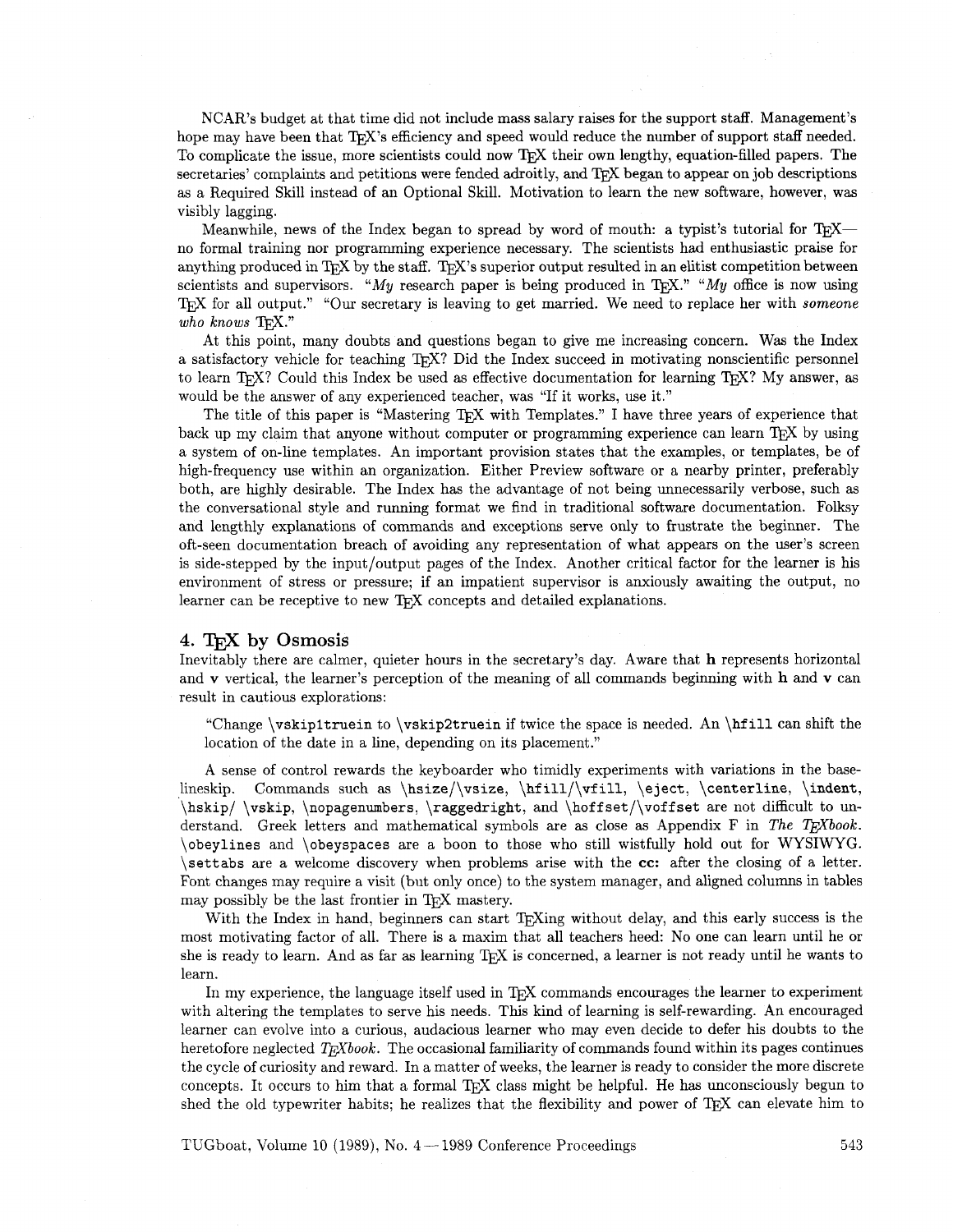levels and standards of production that will be recognized and praised by peers and supervisors.

### **5. Conclusion**

If you have yet to succeed in motivating reluctant personnel to break away from out-moded word processing methods and begin experimenting with TEX, I suggest that you consider this approach. Tenured administrative staff, because of a lack either of self-confidence or of technical education, can surprise us by their enthusiastic support of TEX. Extend such a opportunity to them. Meet them half-way with a collection of templates based on familiar output. There may be costly consequences, however. It may be necessary later to budget for their advanced T<sub>EX</sub> classes. In time, there may also be a need to cover all of their expenses to annual TUG meetings.

# **Bibliography**

Boettner, Eileen, and Hope Hamilton. *Definitive NCAR Index* for **for** *NCAR Scientists.* Boulder: National Center for Atmospheric Research, NCAR Technical Note, NCARJTN-266+1A, 1986.

Knuth, Donald E. *The TEXbook*. Reading, Mass.: Addison-Wesley, 1984.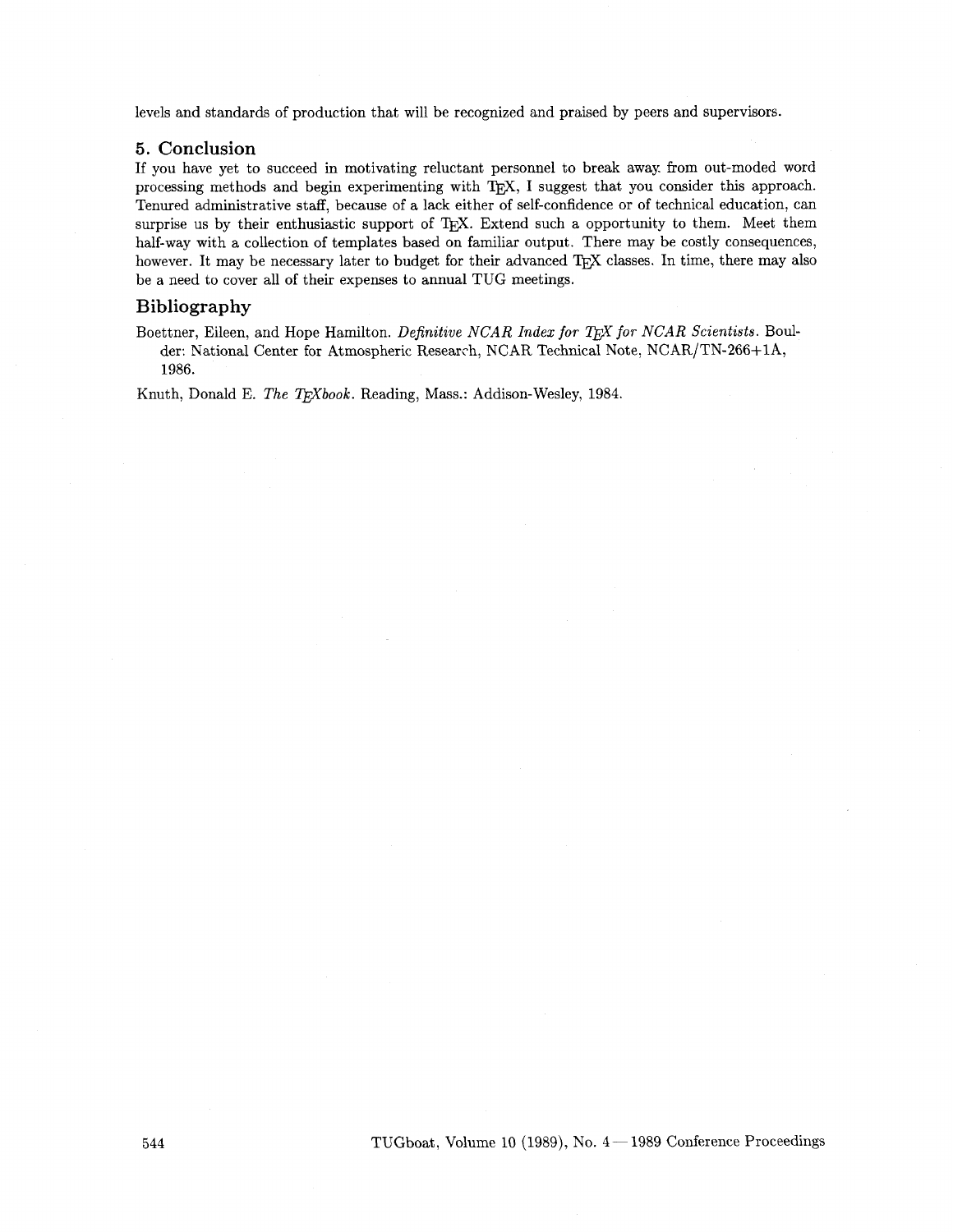# **Appendix A: Customized** TjjX **Templates**

The following table of contents reflects my organization's word processing activities:

Abstracts (See Manuscripts) Contents, Table of (See Tables) **1.** Equations Within text (see also Manuscripts) Centered/displayed 2. Figure Captions Examples Fonts (see Typefaces) **3.** Footnotes Examples Forms (see Reviews, Spacing, Tables) 4. Format/Default TFX's built-in settings/no commands necessary (See also Spacing, Letters) Hyphens (see Spacing) **5.** Indenting Paragraphs Quotations/narrower margins Numbered items Outline Columns (see also Lists, Tables) **6.** Letterheads **7.** Letters Business (letterhead included) Business (letterhead, address, cc:, 2nd page heading) Business (multiple addresses) Business (use with letterhead) Personal cc: (see Tabs) 8. Lines/underlines/overlines 9. Lists (see also Tabs) **10.** Manuscripts Journal publication Conference, camera-ready Journal, camera-ready AGU abstract Book, typeset, **11.** Margins (see also Format) Examples **12.** Memos Examples **13.** Minutes Notices (see Seminars) 14. Page Numbers Bottom, centered No page numbers Roman and arabic Discretionary Corner

Top, centered Begin with Introduction Roman and arabic Discretionary Corner Book/chapter headings **15.** References Examples Résumés (see Vitae) **16.** Reviews Manuscript/article NSF **SCD 17.** Seminars Examples **18.** Spacing Horizontal Centering Flush left/right Between words/letters Word break/hyphen Vertical Single/double Between paragraphs Line skipping/page break Examples **19.** Tables (see also Tabs) Budget Manuscript Ruled Typeset Forms Flow Charts Routines Contents 20. Tabs (see also Tables) **21.** Title Pages Examples Transparencies (see View-graphs) **22.** Typefaces (Fonts) and Sizes Typefaces (Fonts) Sizes **23.** View-graphs Examples 24. Vitae, Curriculum Examples APPENDICES A. Greek/symbols B. Error Messages C. Quick Command Shortcuts

TUGboat, Volume 10 (1989), No.  $4 - 1989$  Conference Proceedings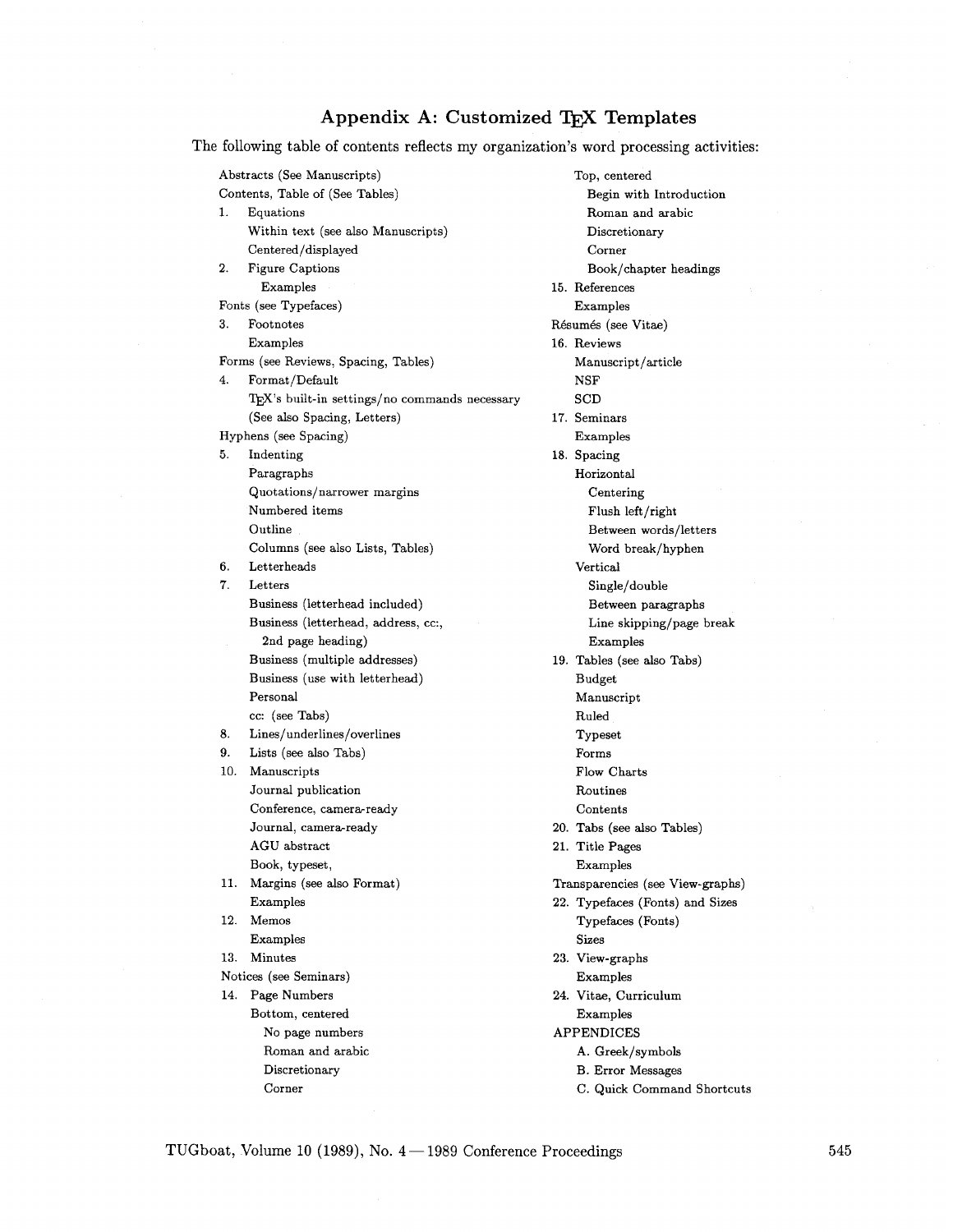# **Appendix B: Samples of a Title Page and a Memo**

The examples that follow illustrate early steps in the transfer from typewriting or stand-alone word processor usage to simple T<sub>E</sub>X output.

**Example** 1: Title Page

Output:

# **AIRBORNE LASER AND DOPPLER RADAR SYSTEMS**

### **PART 11: DESIGN CRITERIA**

by

### K. L. Rolff

### Arles National Laboratory, Denmark

and

### D. L. Adrian

## National Center for Atmospheric Research\* P. 0. Box 3000, Boulder, CO <sup>80307</sup>

Input:

\vskip.3truein \centerline(\bf AIRBORNE LASER AND DOPPLER RADAR SYSTEMS) \vskip .2truein \centerline(\bf PART 11: DESIGN CRITERIA) \vskip .4truein \centerline (by) \vskip .26truein \centerline **CK.** L. Rolff) \vskip .17truein \centerline (Arles National Laboratory, Denmark) \vskip .3truein \centerline (and) \vskip .3truein \centerline (D. L. Adrian) \vskip .17truein \centerline (National Center for Atmospheric Research\footnote\*(The National Center for Atmospheric Research is sponsored by the National Science Foundation, **1)**  \centerline CP. 0. Box 3000, Boulder, CO 80307)

<sup>\*</sup> The National Center for Atmospheric Research is sponsored by the National Science Foundation.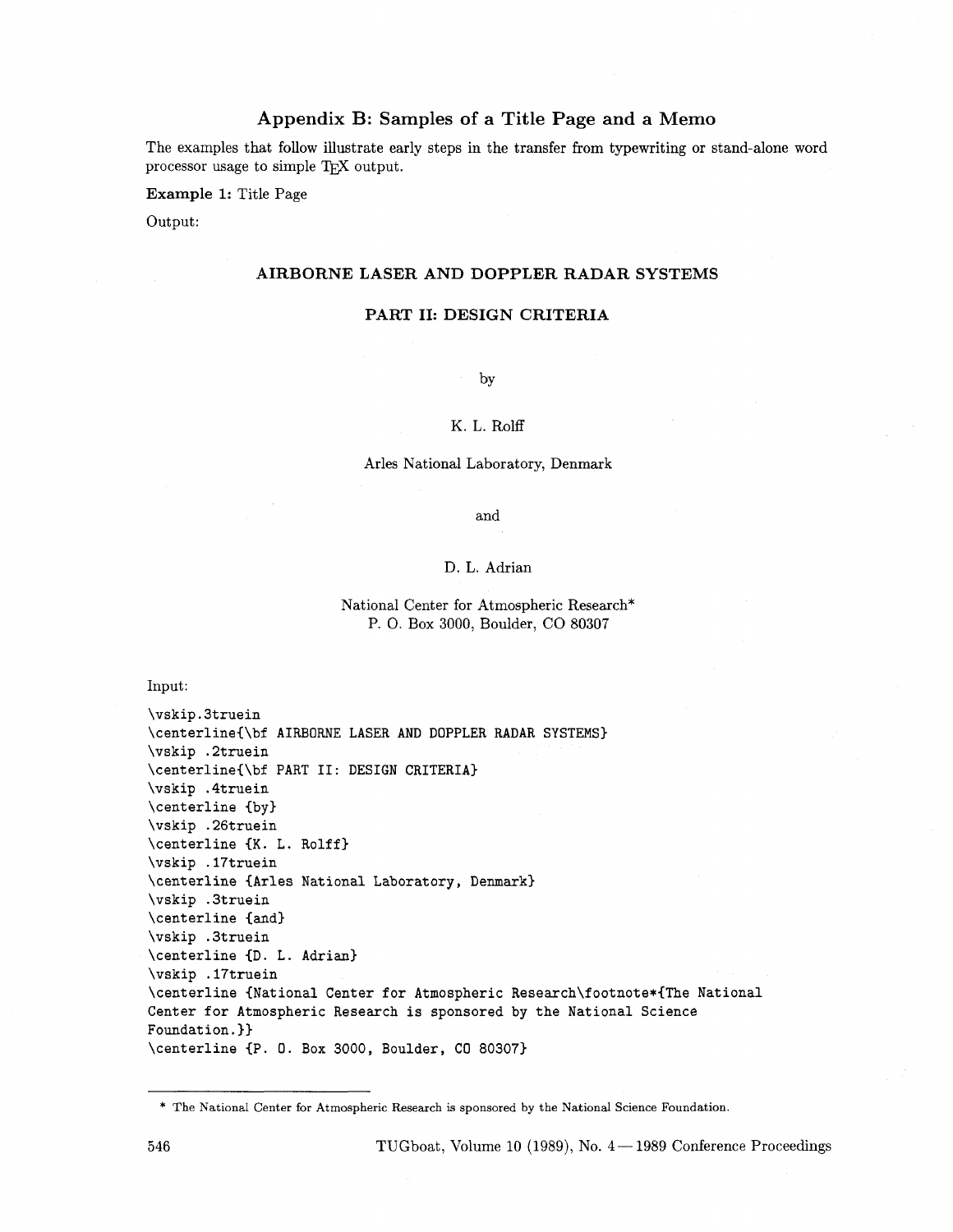**Example** 2: Memo

Output:

1 October 1987

MEMO TO: Algernon P. Esworthy FROM: Mary R. Stuart SUBJECT: Definitive NCAR Index for TFX

This *Index* does not pretend to be an extension of Donald Knuth's comprehensive *T<sub>E</sub>Xbook*. It contains, instead, a condensation of the text-formatting output most frequently used by the scientific community of NCAR. Also, as a special *lagniappe,* each example includes its own NCAR computer location; scientists can access and thus copy our "templates" to their directories where they can be used and altered to accommodate their needs.

The authors thank our many TEX-using friends who have shared their discoveries  $-$  serendipitous or otherwise. Their generosity has contributed greatly to the wide range of examples included in the Index.

End of Memo

cc: W.C. White University of Illinois

Input:

\parskip=4pt \parindent=30pt \nopagenumbers \raggedright \hsize=5truein \vsize=6truein \hfill {1 October 1987} \vskip .2truein **\settabs\+\noindent&MEMO** TO: \qquad&\cr

\+&MEMO TO : &Algernon **P.** Esworthy \cr \medskip \+&FROM: &Mary R. Stuart \cr \medskip \+&SUBJECT: &Definitive NCAR Index for \TeX \cr \bigskip

This (\it Index) does not pretend to be an extension of Donald Knuth's comprehensive {\it \TeX book). It contains, instead, a condensation of the text-formatting output most frequentlyusedbythe scientific community of NCAR. Also, as a special {\it lagniappe), each example includes its own NCAR computer location; scientists can access and thus copy our ''templates'' to their directories where they can be used and altered to accommodate their needs.

TUGboat, Volume 10 (1989), No. 4 - 1989 Conference Proceedings

547